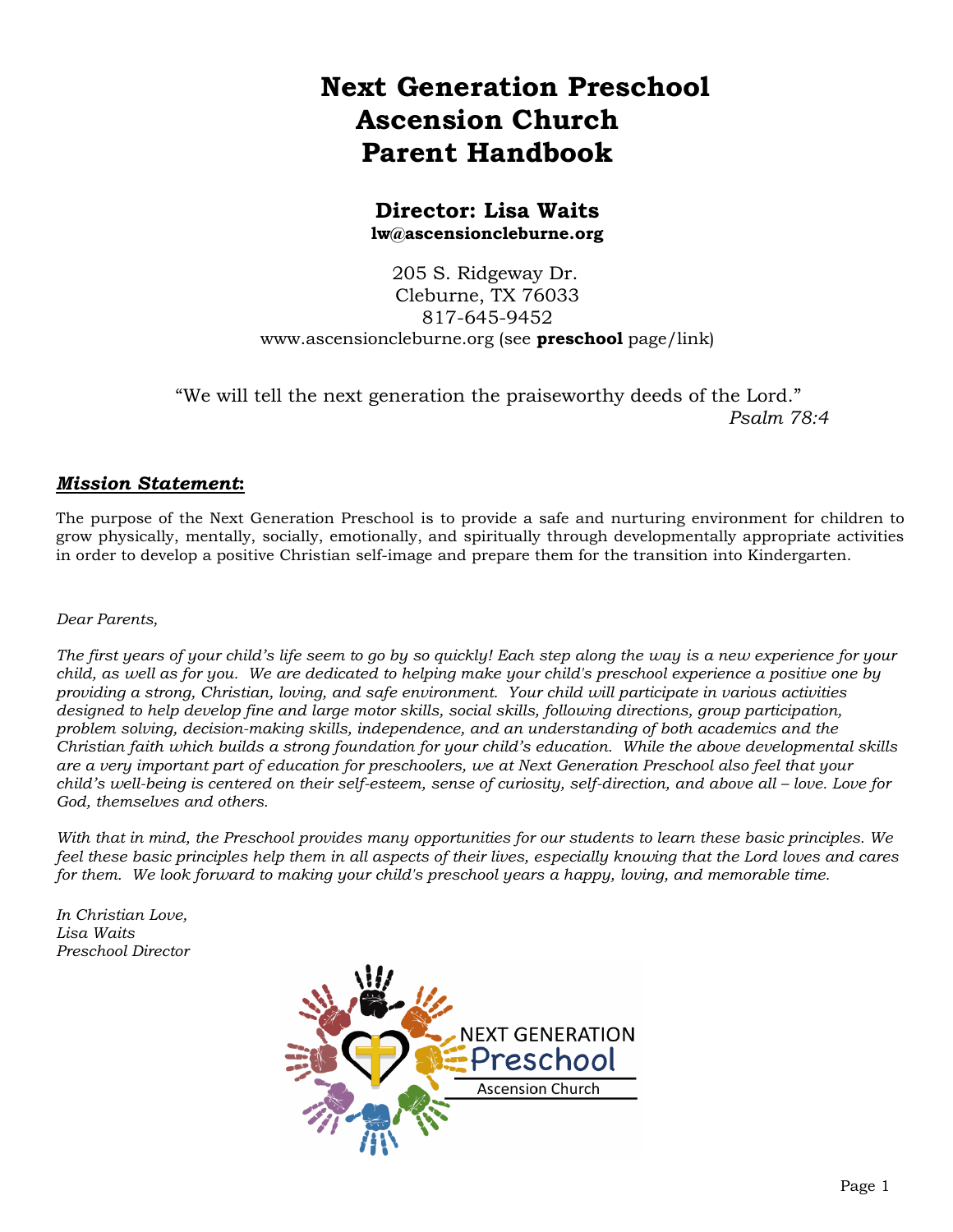# *Goals and Objectives***:**

Children will grow socially and emotionally by learning to…

- Listen
- Follow simple directions
- Think for themselves
- Live within limits they can understand
- **v** Make choices
- Express feelings in socially acceptable ways
- Identify with an adult other than a parent
- Feel secure away from home
- Make new friends
- Work both individually and in a group
- Take turns
- Share

Children will grow physically and mentally by…

- Developing large and small muscle coordination
- Developing visual and auditory discrimination
- Developing language skills
- **v** Recognizing colors and shapes
- **•** Recognizing letters
- **Recognizing numbers 1 to 10**
- Working creatively with the hands
- **EXECUTE:** Learning to cut with scissors

Children will grow spiritually by…

- **v** Practicing prayer at meals and snacks
- Hearing age appropriate Bible stories
- Exploring God's wonderful creation
- **v** Celebrating major Christian holidays
- Hearing faith language such as God, prayer, Jesus, love, and worship used in the classroom

These goals are built into the preschool curriculum. The curriculum is a mixture of play, stories, songs, movement, activities, art, and learning projects.

### *Curriculum:*

The Preschool has age appropriate, diverse activities which make the most of learning opportunities for all. Christian values and attitudes will be practiced, although specific religious doctrine is not a major emphasis of the curriculum. The music-based **Frog Street Press** curriculum is incorporated into our daily activities to address literacy goals by providing a foundation for developing language and literacy. Mathematical concepts such as number recognition, quantity, geometry and spatial sense, and measurement are addressed through hands on activities. Our classes also have a jump start in writing with the current popular curriculum **Handwriting Without Tears**. The 3,'s, 4's, and 5's also participate in activities on chrome books as technology is an advantageous tool to get kids working together and motivating them. **WEE-Learn** is another guide we use that is a comprehensive research-based curriculum using books, music, and nature to illustrate Christian fundamentals and teach all academic subjects. Plus, our students all enjoy going to Chapel each week with our Pastor Eddie.

### *Enrollment:*

The Next Generation Preschool does not discriminate when enrolling children in the Preschool. The State requires the following forms to be completed and on file in the Preschool office before a child can enter:

- Enrollment and Admission forms
- Preschool Health Statement signed by your child's doctor
- Current vaccination record or state waiver.
- Signed Parent Handbook Verification form (last page of this book)
- Students entering Pre-K need a hearing and vision screening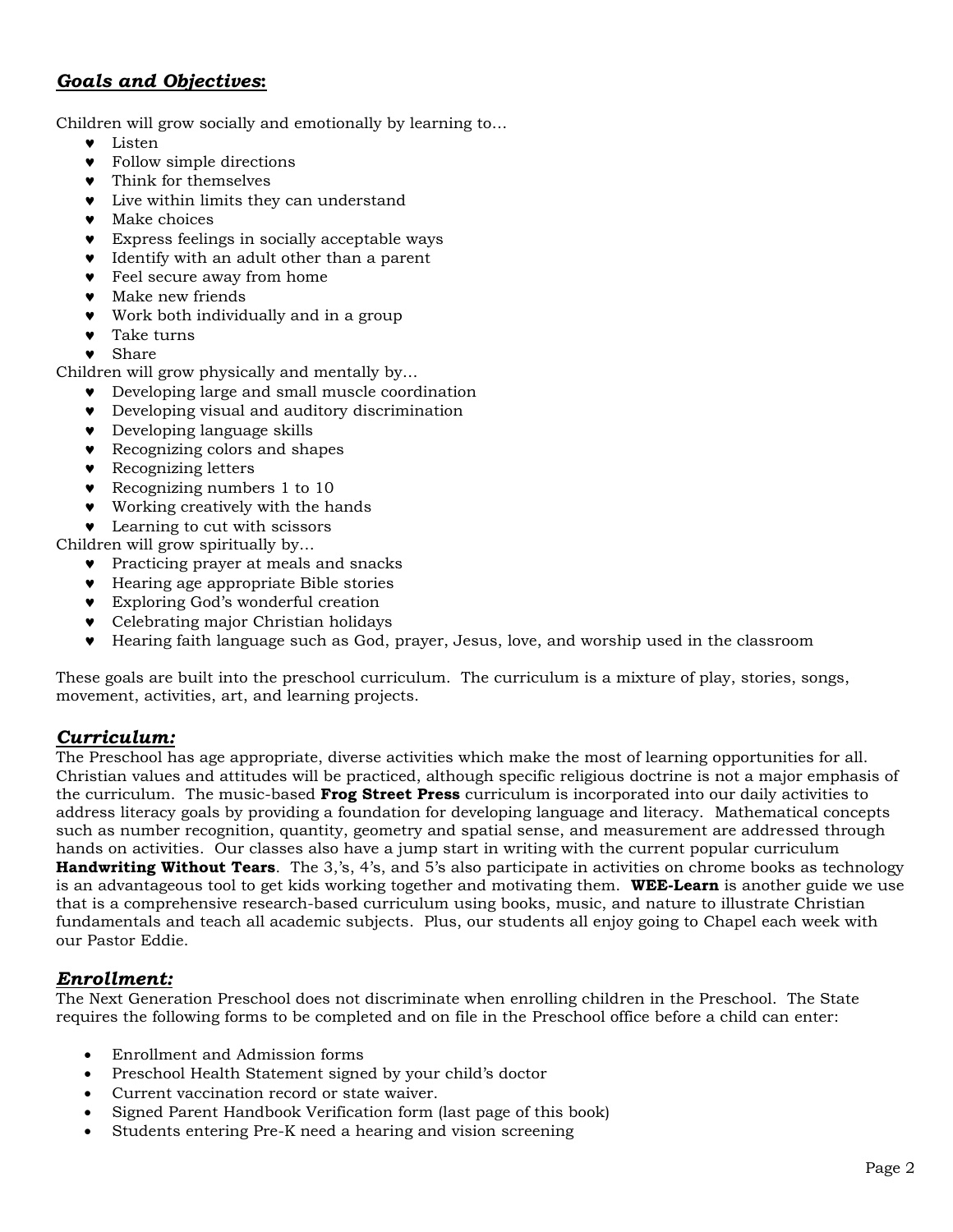### *Field Trips:*

We will have all field trip experiences come to us rather than transport students to a location. Depending on type and price we may need an additional fee for this service and will let you know in advance what is coming and what the cost might be if necessary.

# *TUITION*

*Registration Fee:* **\$200.00** This annual, per child, **non-refundable fee** is due at the time of enrollment, and covers supplies for the entire school year. We will accept **\$100** per semester if you prefer.

#### **The Next Generation Preschool has a no-refund policy of all monies paid to the Preschool.**

**Tuition** for Preschool is \$125 per week or \$500 a month. This is for all ages and only a 5-day week is offered. It is that same price whether you choose to send your child all 5 days or less.

Fees are due on the first day of the month. **All fees must be kept current if your child is to remain in the program.** After the 15<sup>th</sup> of the month, a late fee of \$35 will be assessed. If payment hasn't been made by the last day of the month, the child will be removed from the roll. Because our tuition is based on the total number of school days in the year, **FULL MONTHLY TUITION IS DUE REGARDLESS OF THE NUMBER OF DAYS PRESENT DURING THE MONTH.**

#### *Preschool Hours & Attendance:*

The Next Generation Preschool is open Monday through Friday. We are a year-round school and you will receive a calendar of all closing dates for holidays or training, including a week at Christmas and a week mid-summer.

| Before-School Care | $7:00$ AM to 9:00 PM   |
|--------------------|------------------------|
| Preschool          | $9:00$ AM to $3:00$ PM |
| After-School Care  | $3:00$ PM to $6:00$ PM |

Before and after school care is available for children enrolled in the Preschool program. **Please do not arrive before 9:00 a.m. if your child is not enrolled in before-school care. Pick up your child promptly at 3:00 p.m. unless your child is enrolled in after-school care. At 3:05 we will enforce our**  Late-fee policy. Please let us know of any changes in pick-up arrangements. You must sign the attendance sheet for drop off and pick up located in entry hall. As a courtesy, please call if your child will be absent from school.

### *Before-School Extended Care Program:*

The before-school program begins at 7:00 AM. Children enrolled in before-school may be dropped off any time after 7:00 AM and person dropping off must come inside and sign the child in. Parents can send breakfast or a snack for your child if desired. At 8:55 AM all children will be taken to their respective rooms.

#### *After-School Extended Care Program:*

The after-school program is from 3:00 PM to 6:00 PM. Children enrolled in after-school may be picked up any time before 6:00 PM but all children must be picked up by 6:00 PM. A nutritious snack will be provided. The person picking up the child must come in and sign the child out.

#### If you choose to take advantage of the Extended Care Program either AM or PM or BOTH the fee is **\$4 per day or \$20 a week.**

#### *Late Pick-Up Fees:*

Any child picked up after 3:05 PM that is only enrolled in our 9-3 program, or after 6:05 PM if enrolled in our Extended Care Program will be charged a \$2 per minute late fee due upon pick-up. Repeated failure to pick up on time could result in being unenrolled. This is at the Director's discretion.

### *Tardy Policy*

We ask that all children be in class by 9:00 AM each day. When children arrive after activities have started, the day can be disrupted for everyone. If there are special circumstances please make prior arrangements with the Director or your child's teacher.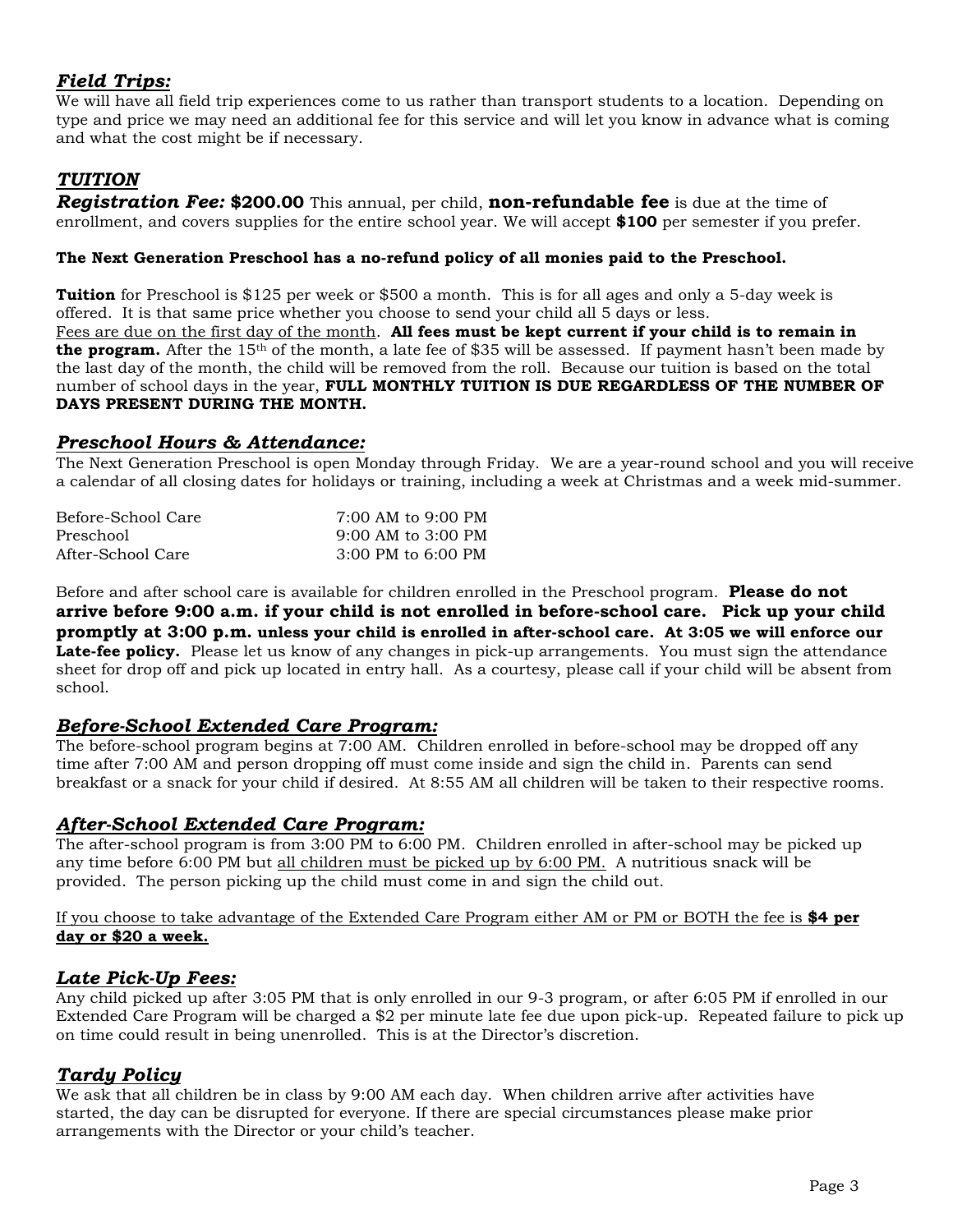### *Important closure dates for 2021-2022*

Labor Day Holiday September 6, 2021 Staff Training Corober 8, 2021 Thanksgiving Holiday November 25 & 26, 2021 Christmas Eve December 24. 2021 Christmas/New Year's Break December 27-31, 2021 Spring Break March 14-18, 2022 Good Friday Holiday April 15, 2022 Memorial Day Holiday May 30, 2022 Summer (1week) Break July 4-8, 2022 Staff Training July 29, 2022

Next calendar will come out in August 2022

#### **(Calendar is subject to change)**

#### *Drop-Ins*

Drop-Ins for Extended Care will only be offered in an **Emergency** situation and can only be allowed if there is space available, fee \$4 per day.

### *Staff:*

Our teachers have been carefully screened, including state and federal background checks. Each teacher is well qualified and trained for their position with First Aid and CPR certification. Plus, all teachers are required to take a minimum of 24 continuing education hours each year.

#### *Security Measures:*

Next Generation Preschool has security measures in place to keep our children safe. We have a camera surveillance system that is monitored in all classrooms and hallways. Due to confidentiality only authorized persons will be able to review the camera footage. Parents must sign in upon drop off and again at pick up. Your child will only be released from school to persons authorized by you and noted on file in the Preschool office, a photo ID must be presented. We must have written permission from you in order to make any changes. This can be handwritten or emailed to us. If parents have a court ordered custody agreement, we will need a copy of it in our files. Unauthorized persons will not be allowed inside the Preschool rooms unless accompanied by the Director. The security door at the Preschool office sign in/out area, as well as all doors connected to Church facility will remain locked. The Preschool has an open-door policy which allows parents to visit anytime.

#### *Emergency Procedures:*

The Preschool has a comprehensive evacuation plan in case of fire. All children will be ushered out of the building following the evacuation plan. The Preschool practices fire drills on a monthly basis. In the event of severe weather, children will be gathered in interior areas of the building. Severe weather drills are held quarterly, as well as lockdown/intruder drills.

In any emergency, parents will be notified by the Preschool staff as soon as children are situated safely if there is a need for them to be picked up immediately. Children will only be released to authorized persons listed on the admission information form. For this reason, it's imperative that parents update this information if there is a change or addition. If there is a need to take shelter in place, it is the advice of the Cleburne Fire Department that children not be allowed to leave until the all clear is given. The off-site evacuation location will be

> **Primary:** Bright Beginnings Daycare 1431 W. Henderson **Secondary:** Cleburne Conference Center 1501 W. Henderson St.

All medical emergencies will be handled in the best interest of the child. First aid will be administered for any injury that occurs, and parents will be notified by a written incident report. In the event of a serious illness or injury, parents will be contacted by phone. If a trip to the emergency room is necessary, 911 will be contacted and the Director will accompany the child to the hospital.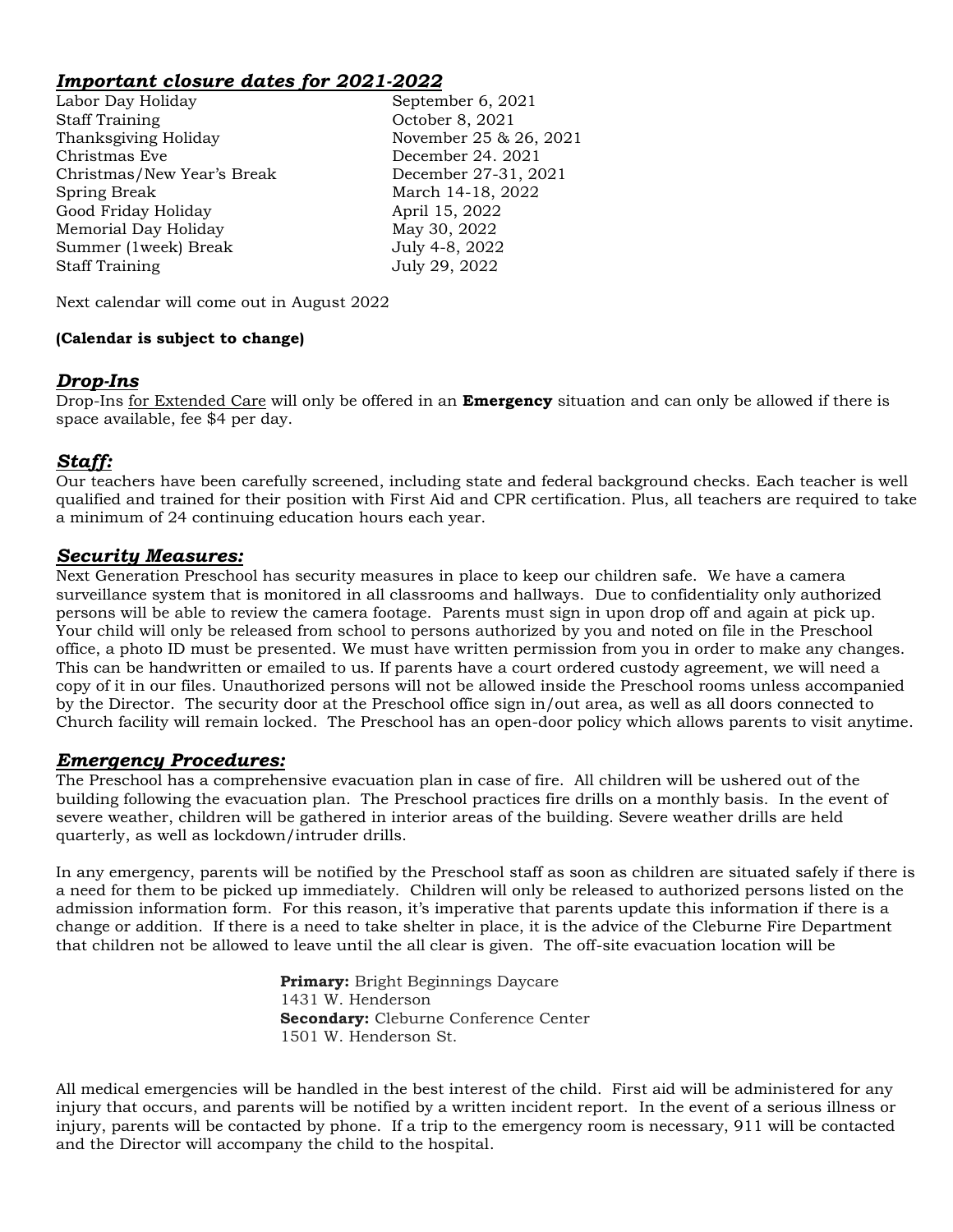We will keep in close contact with Cleburne Police Dept. for any situation that would require us to lock down the school. During a soft lockdown we lock all classroom doors and stay inside in our rooms. If a hard lock down occurs, we'll proceed with either evacuation or take cover behind locked doors. The Police are called immediately if any suspicious activity is noted.

#### *Illnesses:*

According to the State of Texas Minimum Standards for Day-Care Centers, an ill child **must not be admitted** for care if one or more of the following exist:

- The illness prevents the child from participating comfortably in center activities.
- The illness results in a greater need for care than the staff can provide without compromising the health, safety, and supervision of the other children.
- The child has an **oral temperature of 100.4** degrees or higher, or **armpit temperature of 99.4** degrees or higher and has behavioral changes or other signs and symptoms of illness.
- Any of the following symptoms and signs of severe illness are present, such as lethargy, difficulty breathing, uncontrolled diarrhea (2 or more loose, watery stools in 24 hours), vomiting (2 or more episodes in 24 hours), rash with fever, mouth sores with drooling, wheezing, behavior changes or other unusual signs.

#### **\*\*\*Children may return to school once they have been fever-free (without the use of feverreducing medication), vomit-free, and/or diarrhea-free for 24 hours, or have a written release from a physician\*\*\***

#### *Medication:*

All medications must be submitted to the classroom teacher and a Medication Authorization Form will be completed by the parent. Medications will be kept in the facility office and be stored in a locked cabinet or out of reach of the children. Medications must be in their original containers, and are to be clearly labeled with your child's full name, date brought to the center, and full instructions on usage. We will not administer more than the dosage given on the bottle or any medications that have expired. Please note the dosage and time to be administered on the medication authorization form. You must provide a measuring device so the correct dosage can be given to your child.

#### *Insect repellent or sunscreen:*

If desired by the parents, insect repellent and/or sunscreen can be left here to be applied at recess times.

#### *Allergies:*

If a child has a diagnosed allergy, the Preschool is required by the DFPS to keep a **F.A.R.E** plan form in the child's file and in their classroom. This plan will need to be filled out and signed by the parent AND the child's physician. If the allergy requires an Epi-Pen it will be kept in the facility office out of reach of any of the students but easily accessible to the teacher(s).

#### *Immunization Requirements:*

Each child must meet applicable immunization requirements specified by the Texas Department of State Health Services in 25TAC97, Subchapter B, found at www.dshs.state.tx.us/immunize. Exemptions are allowed that meet criteria specified by the TDSHS rules in 25TAC97.62. **As you update your child's vaccinations, please bring a copy of the record to update your child's file.**

#### *Vision And Hearing Screening:*

All four-year olds enrolled in Texas licensed child care centers must have a vision and hearing screening. This screening should be administered at the child's four-year old check up with their pediatrician. Please bring us a copy of this documentation so we can keep it in your child's file.

#### *Communicable Diseases:*

In such cases of a local, statewide, or national pandemic involving a Communicable disease, as was the case in 2020 with Coronavirus, our facility will follow guidelines set forth by the Texas Department of Health and Human Resources, the Centers for Disease Control and Prevention, and the Texas Child Care Licensing Department, as well as local, state, and national government agencies.

Page 4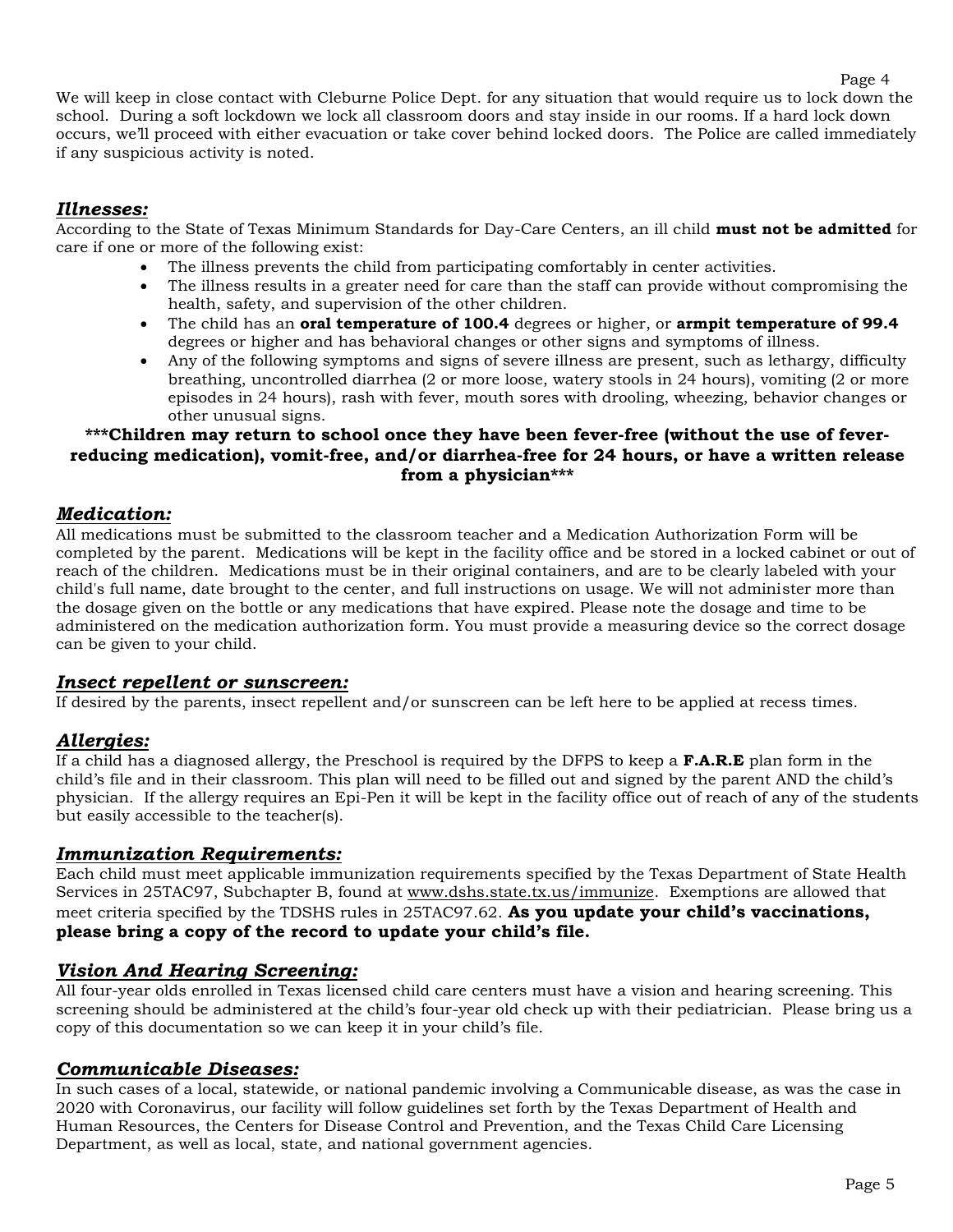## *Diaper Changing and Toilet Training:*

- Diapers will be changed immediately as needed.
- No powders or creams used unless instructed by parents with their permission.
- Diaper changer will wash hands prior to changing diaper or assisting with toiletry and child and staff member will both wash hands afterwards.
- Pull-ups **MUST** have velcro closures for accidents.
- Changing table surface will be sanitized after each use.

All 3's and 4/5's **MUST** be toilet trained. This means the child is comfortable with all toileting needs, including papering. If accidents happen a change of clothes must be on hand at school at all times. And if the accident is determined to be extreme a parent will be called for clean up or pick up of child.

### *Head Lice:*

Head lice are tiny gray to brown insects about the size of a sesame seed that live in human hair and must feed on human blood to live. They lay tiny white oval-shaped eggs about the size of a knot in a thread, called nits that lice glue to each strand of hair close to the scalp. Although it is hard to see head lice, a person can see the nits if they look closely. Nits are most often found in the hair behind the ears and at the back of the head and neck. The first sign of lice is itching of the head which is caused by the bite of the head lice. If you discover that your child has head lice, please report it to the Preschool Director immediately. When a parent reports that their child has an infestation of head lice, or if a teacher discovers that a child has lice, the following procedures are to be followed:

- The teacher will notify the Director of the infestation.
- The teacher or Director will contact the parent to pick up the child from care immediately, pursuant to Texas Administrative Code: Title 25, Part 1, Chapter 27, Sub Chapter A: Control of Communicable Diseases, RULE §97.7 Diseases Requiring Exclusion from Child-care Facilities and Schools.
- The child will be readmitted after one treatment with an over-the-counter FDA-approved shampoo or cream, following the directions on the packaging exactly. The child must be re-treated 7-10 days following the initial treatment with an over-the-counter FDA-approved shampoo or cream treatment, following the directions on the packaging exactly.
- The school will follow all necessary cleaning procedures to prevent the spread of lice.

### *Guidance & Discipline:*

Next Generation Preschool seeks to demonstrate positive guidance for children. The teachers give consistent reminders of the rules to the children. We discipline using redirection, distraction, time with a teacher, or a "time out". Rarely, children who exhibit more severe or persistent misbehaviors are brought to another classroom or to the office for a cooling-off period, but can be an option. Children are spoken to calmly and firmly about inappropriate behavior. Teachers will never use corporal punishment, rude or abusive language or threaten a child with punishment. If a child is brought to the office twice in one school day for the same disruptive behavior a parent may be called to pick them up for the reminder of the school day.

If a child becomes uncontrollably aggressive to other children, and our established discipline techniques are unsuccessful, or if the child willfully harms another child or adult, the parent will be contacted to pick up their child from school immediately. Some behaviors that could result in an automatic pick up from school are willfully hitting, kicking, biting, or spitting on a student, teacher or administrator. As educators, we understand that children's behaviors are one way they communicate with us. Each child is unique, and has unique needs. In the unlikely event that a child is sent home three times for uncontrollably aggressive or distractive behavior, he or she will be permanently unenrolled from the preschool program.

#### **Dismissal of a Child**

Next Generation Preschool reserves the right to dismiss any child if, after entering, he/she is unable to participate in group experiences, his/her behavior is disruptive to the program, he/she is consistently aggressive to children or staff, a parent's behavior is disruptive to the program, or if fees have not been paid.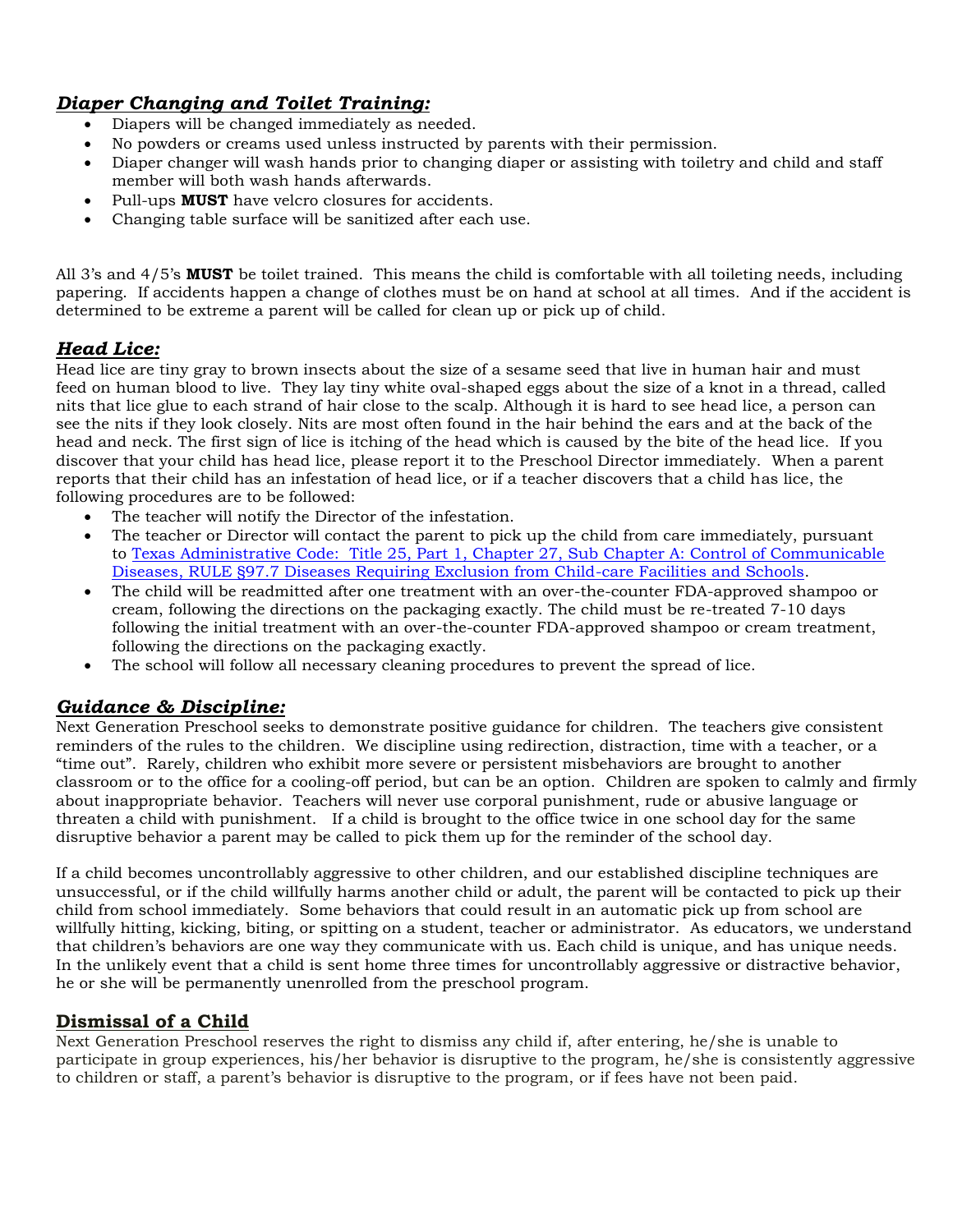### *Biting Policy*

Even though biting is a perfectly normal stage of development during childhood, it is required by the Department of Social Services Child Care Licensing Division that Next Generation Preschool maintain a safe and healthy environment for all children in care. Biting occurs for many reasons whether it is teething, a lack of language, frustration, attention getting, being overly tired or simply just trying to get a reaction from some The Next Generation Preschool policy on biting is as follows:

- If your child bites, a note will be sent home to the parents of the child who bites and to the parents of the child who was bitten. Copies will be put in child's permanent folder in office.
- The child will be sent home immediately if: the child bites 2 times unprovoked, or bites on the face, or the bite breaks the skin, or if a staff member is bitten.
- If the biting becomes chronic and is adding undue stress to the other children and the environment it will be necessary to be suspended for 4 weeks with possible permanent termination.
- Readmission will be considered after the 4-week suspension on a case by case basis and at the discretion of the Director. She will consider the severity of the bites, temperament of the child, cooperation of the parents, and teacher opinion in her decision. This is not something that Next Generation Preschool wants to do, and please know that this would be a last resort.

Some things that Next Generation Preschool does to minimize biting in the child care setting are:

- Shadow the biter so that he or she is always near the providers or within arms-reach.
- Provide lots of language such as "Biting hurts." and "We use our teeth for food."
- Provide teething rings for those who need something to chew on.
- Provide supportive information to parents who are worried about their child biting and offer suggestions of how to stop the biting habit.

#### *Bullying:*

Conduct is considered bullying if it exploits an imbalance of power between the student perpetrator and the student victim through written or verbal expression or physical conduct; and interferes with a student's education or substantially disrupts the operation of a school. Any conduct in written or verbal expression, expression through electronic means, or physical conduct that occurs on school property that has the effect or will have the effect of physically harming a student, damaging a student's property, or placing a student in reasonable fear of harm to the student's person or of damage to the student's property; or is sufficiently severe, persistent and pervasive enough that the action or threat creates an intimidating, threatening or abusive educational environment for a student will be considered bullying, and is strictly prohibited. If a teacher observes a bullying incident, the teacher must notify both children's parents that same day in the form of an incident report. If a child or his/her parents report that he/she is being bullied, the teacher must report to the Preschool Director. Every report will be fully investigated. The reported victim and the reported bully may receive counseling from the Preschool Director or Church Pastor.

### *Parent-School Contact & Notification:*

Communication is key in providing the best learning environment for your child. Teachers, Directors, and Extended Care Supervisors are available by phone, briefly at drop-off and/or pick-up times, and by written communication. The Preschool communicates regularly through your child's daily notes and folders, and monthly calendars. Another way to keep open communication between parents and preschool staff is through Parent/Teacher Conferences. Conferences will need to be scheduled during the Teacher's work hours. The Preschool Director will contact a parent if a conference is deemed necessary to discuss a child's progress or if any concerns arise with a child attending the Preschool. A parent may, at any time, request a conference with the Preschool Director and/or the child's teacher.

Unity among preschool families and the Next Generation Preschool staff is a high priority. As in any community, disagreements do arise. In order to address complaints and concerns in a professional manner, first schedule an appointment, either in person or over the phone, with your child's teacher to discuss any issues that arise. If the issue is not resolved after discussion with the teacher, a three-way conference will be scheduled to include parents, teachers, and the director.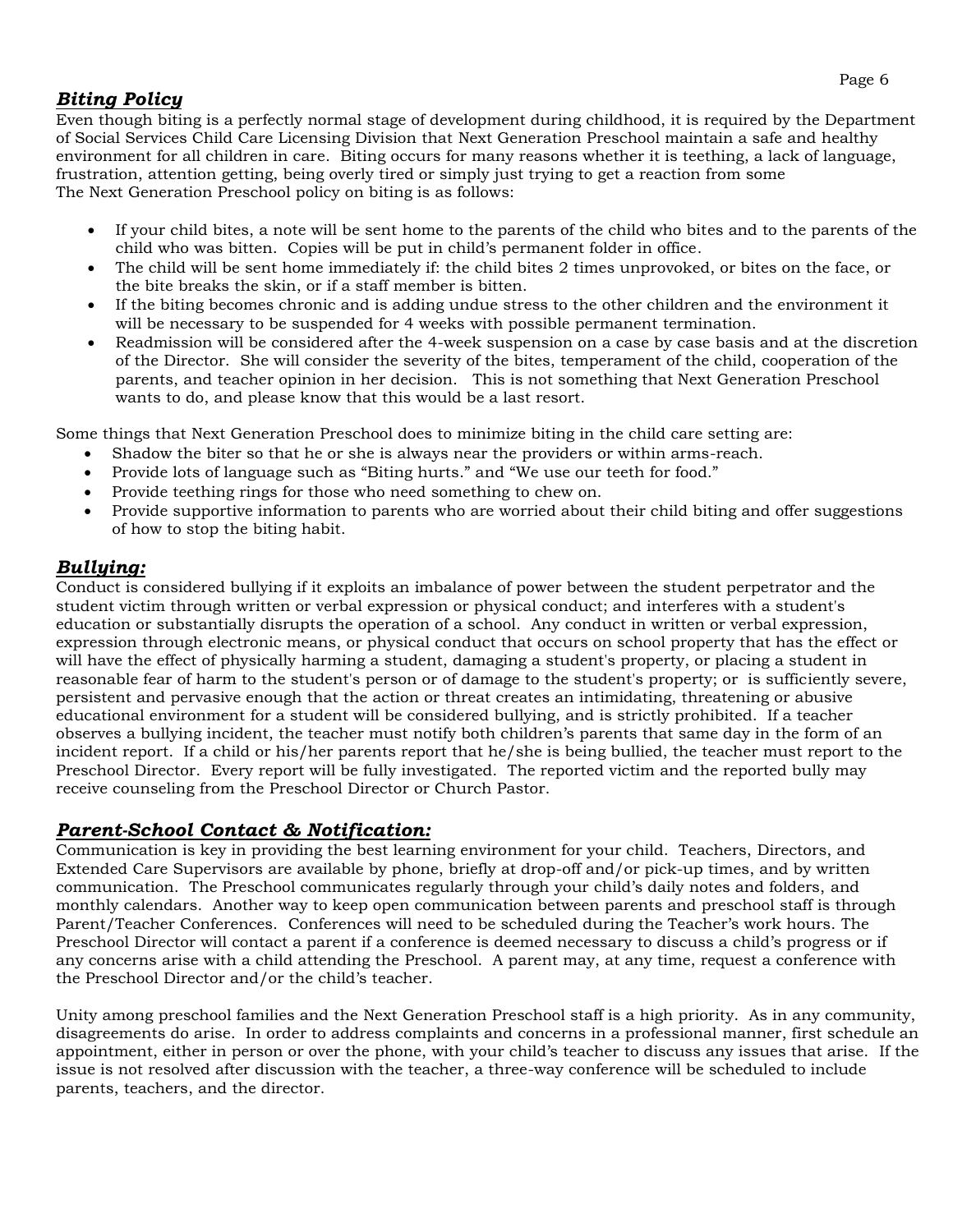#### **Social Media:**

Next Generation Preschool has a Facebook page and a website with a Preschool link so stay tuned for new information. If you have a question for the Preschool we ask you email or call us so that we can make sure all questions are answered. Please email our Director at lw@ascensioncleburne.org or call 817-645-9452.

#### *Changes in Your Child's Environment:*

Please inform us of any changes in your child's environment such as parental separation, custody changes, death of family member or pet, new sibling, moving, etc., so we may be more receptive to any behavior changes.

### *Clothing:*

Please dress children in casual, comfortable, washable clothes that are appropriate for the weather. Please bring disposable diapers for children not yet potty-trained. Children who are potty trained should wear pants or shorts that are easy to pull up and down. Children are the safest, and sustain fewer playground injuries when they are wearing athletic shoes. Children are encouraged to wear socks and closed-toe shoes. Any sandals must secure at both the toe and heel (no flip-flops). Shoes with a raised heel are not allowed at the Preschool.

Bring a change of clothing in a Ziploc bag to be kept in the child's cubby or backpack all year. **PLEASE LABEL ALL ITEMS BROUGHT TO SCHOOL!**

#### *Items from Home:*

Toys brought from home are strongly discouraged, as they often cause conflict between children, can disappear, or get broken. The preschool and other parents are not responsible for lost, stolen or damaged items. **All backpacks, coats, pillows, blankets, etc. should be clearly marked with your child's name.**

#### *Lunch:*

It is required that all children bring a healthy lunch each day, as we are not responsible for the student's nutrition. Lunch will be eaten in the classroom. **Only send foods your child can eat without help**. Please include a non-carbonated drink, napkin, straw and spoon if needed. Soda and energy drinks are not permitted, and will be returned unopened. It's our practice to encourage children to eat their most nutritious items before opening and offering desserts and snack items, as time allows. Any unopened or leftover foods will be returned in your child's lunchbox so you have an accurate picture of what your child ate that day, unless it's a particularly messy food that could damage the lunchbox.

Foods that are round or cylindrical in shape pose an increased choking risk and MUST be cut into small bites. According to our State Licensing standards, examples of foods that present a high risk of choking include hot dogs sliced into rounds, whole grapes, hard candy, string cheese, nuts, seeds, raw peas, dried fruit, pretzels, chips, peanuts, popcorn, marshmallows, spoonfuls of peanut butter, and chunks of meat larger than can be swallowed whole. Any foods that meet that description that are not cut will be returned unopened, at the teacher's discretion. **PLEASE CLEARLY LABEL ALL ITEMS BROUGHT TO SCHOOL.**

### *Rest Time:*

Children are required to have rest time. We provide a nap mat for rest time. Children may also have other comfort items to help them rest, as needed. While children are not required to sleep, they are required to remain quiet on their mats during rest time to allow their classmates the opportunity to rest comfortably. If a child is disruptive and keeping other children from getting their rest, they will be offered an alternative activity. Your child is allowed to bring a blanket or pillow for rest time if desired. PLEASE LABEL ANY SLEEP ITEMS BROUGHT TO SCHOOL!

### *Birthday Parties:*

Birthdays are a special occasion and cause for celebration. You may bring snacks and drinks to celebrate your child's birthday. Please contact your child's teacher to make arrangements and to check for any classroom allergies. Be prepared to send the ingredient list and/or an alternate treat for any child who may be allergic to the product. Gifts are not exchanged at the Preschool. If you bring party invitations to hand out at school, please bring one for each child in the class.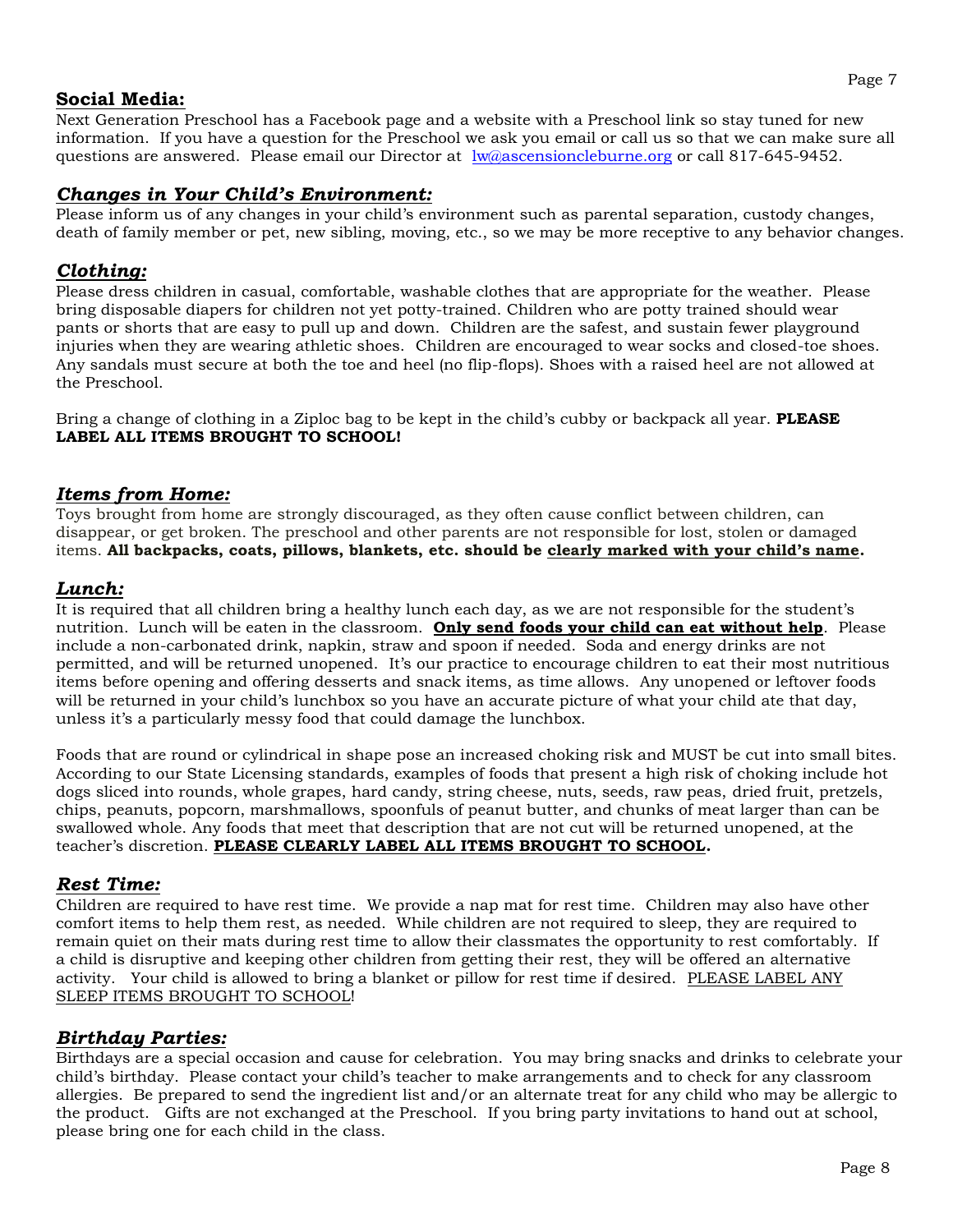#### *Weather Policy:*

We will follow Cleburne ISD's decisions regarding weather-related closings. If CISD closes, our Preschool is closed. If CISD delays their opening, the Preschool will also open at that delayed time of 10:00 AM with **NO** AM Extended Care. If weather deems we need an early dismissal all parents will be notified by phone. Please refer to our Next Generation Preschool Facebook page as well as television or radio news reports for school closings (look for Cleburne ISD, we will not contact the Stations personally). Next Generation Preschool does not make up these days and fees will not be returned.

### *Consumer Product Recall:*

As required by Texas law, the Preschool must regularly check the Consumer Product Safety Commission (CPSC) recall list to ensure there are no unsafe children's products in the Preschool. Any unsafe items will be removed. The CPSC recalled products may be accessed at www.cpsc.gov/recalls or www.dfps.state.tx.us.

#### *Operational Policies and Procedures:*

Next Generation Preschool follows all policies outlined in the Texas Minimum Standards for Child-Care Centers. You may view a copy of our handbook or these standards in the office at any time, or online at www.dfps.state.tx.us. If you have any concerns, feel free to contact the Director. You may also contact our state licensing representative at 817-321-8604 or on the internet at www.dfps.state.tx.us. Our most current licensing report is available for viewing on our bulletin board outside the Preschool office.

### *Parental Notifications*

Parents will be contacted by phone in case of emergencies. They will be sent a weekly Newsletter from the teacher and a monthly Newsletter from the Director. Parents will also be emailed any pertinent information on a regular basis. Parents will be given copies of all policies and will be notified in writing if and when any changes to policies are made. The teacher will be available to chat briefly at drop off and pick up and will schedule conferences when needed or requested. The Director will be happy to meet with parents to discuss any questions or concerns. Parents please call and set up a conference time with her.

### *Parental Right*

Parents may visit the Preschool at any time during the hours of operation to observe their child, the program activities, the building, the premises, and the equipment without having to secure prior approval.

### *Preventing and Responding to Abuse and Neglect of Children:*

All Preschool staff members receive at least one clock hour of annual training focusing on prevention, recognition, and reporting of child abuse and neglect. This will include factors indicating a child is at risk for abuse or neglect, warning signs indicating a child may be a victim of abuse or neglect, internal procedures for reporting child abuse or neglect, and how to access community organizations that have training programs available to Preschool staff members, children, and parents.

Parents can increase their awareness of issues regarding child abuse and neglect, including warning signs that a child may be a victim of abuse or neglect, prevention techniques, and strategies for connecting with appropriate community resources and organizations by visiting www.helpandhope.org.

The statewide Abuse & Neglect hotline is 1-800-252-5400 if you ever feel the need to report suspected abuse or neglect.

#### *Gang-Free Zone under the Texas Penal Code:*

Any area within 1000 feet of the preschool is designated a gang-free zone. Any organized criminal activity will be subject to harsher penalty.

#### *Guns*

Next Generation Preschool is a gun free campus. Exception only for peace officers authorized to carry a firearm.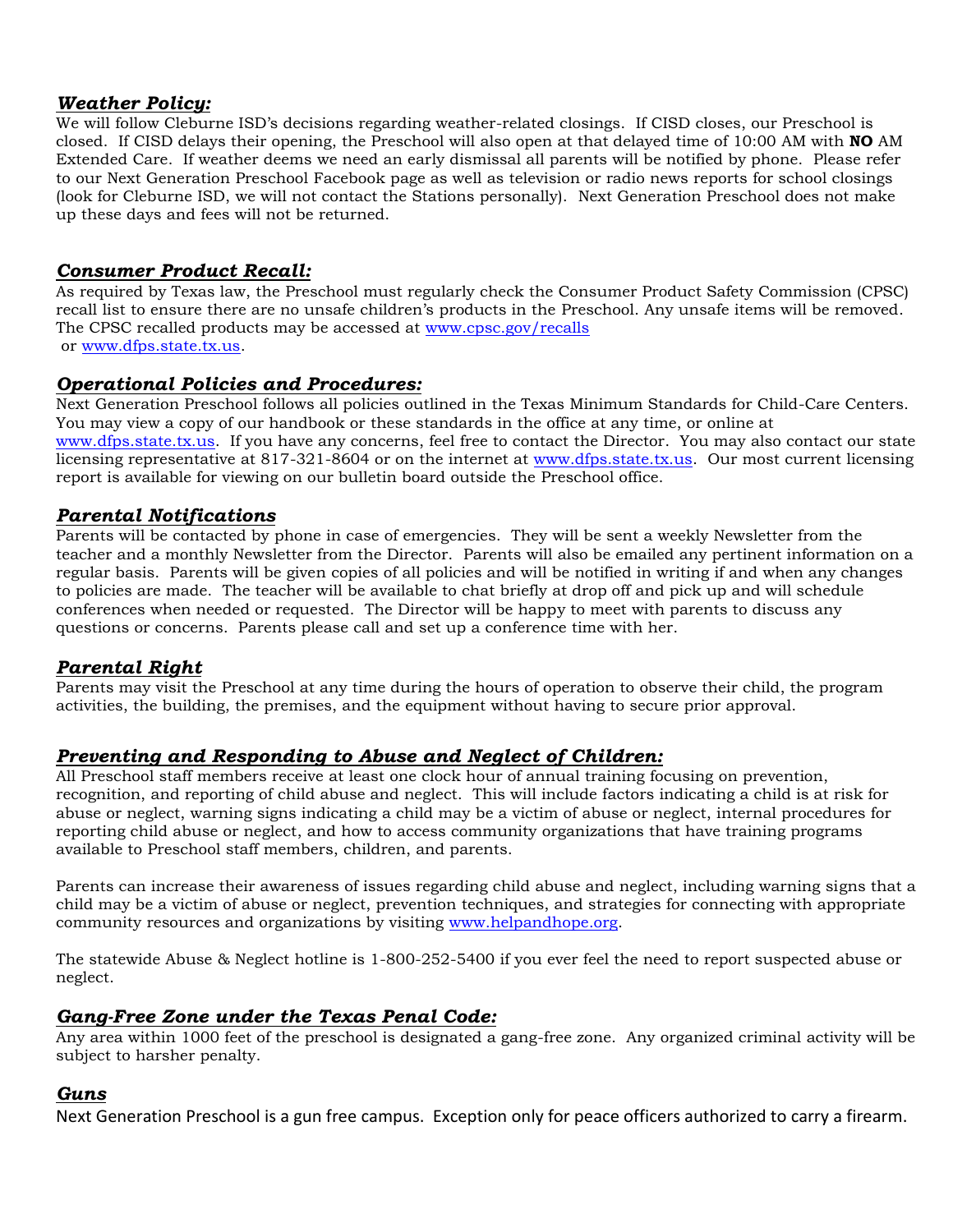### *No Smoking*

In an effort to provide a healthy, comfortable, smoke-free environment for all of our employees and children, smoking is prohibited on Church property.

### *Drugs and Alcohol*

The possession, sale, distribution or use of illegal drugs or being under the apparent influence of alcohol or other intoxicants while on the Next Generation Preschool property is strictly prohibited. This is an Alcohol Free and Drug Free zone. This includes all buildings and grounds.

### *Animal Free Zone:*

We ask that no pets from home be brought into the center. This includes at drop off and pick up of your child. If this happens you will be politely asked to take the animal back out to your vehicle. This is a safety risk as the preschool cannot ensure the vaccines of every animal our students own in their homes.

# **\****Please sign and return the Parent Handbook Verification on the following page for our records. Thank you!*